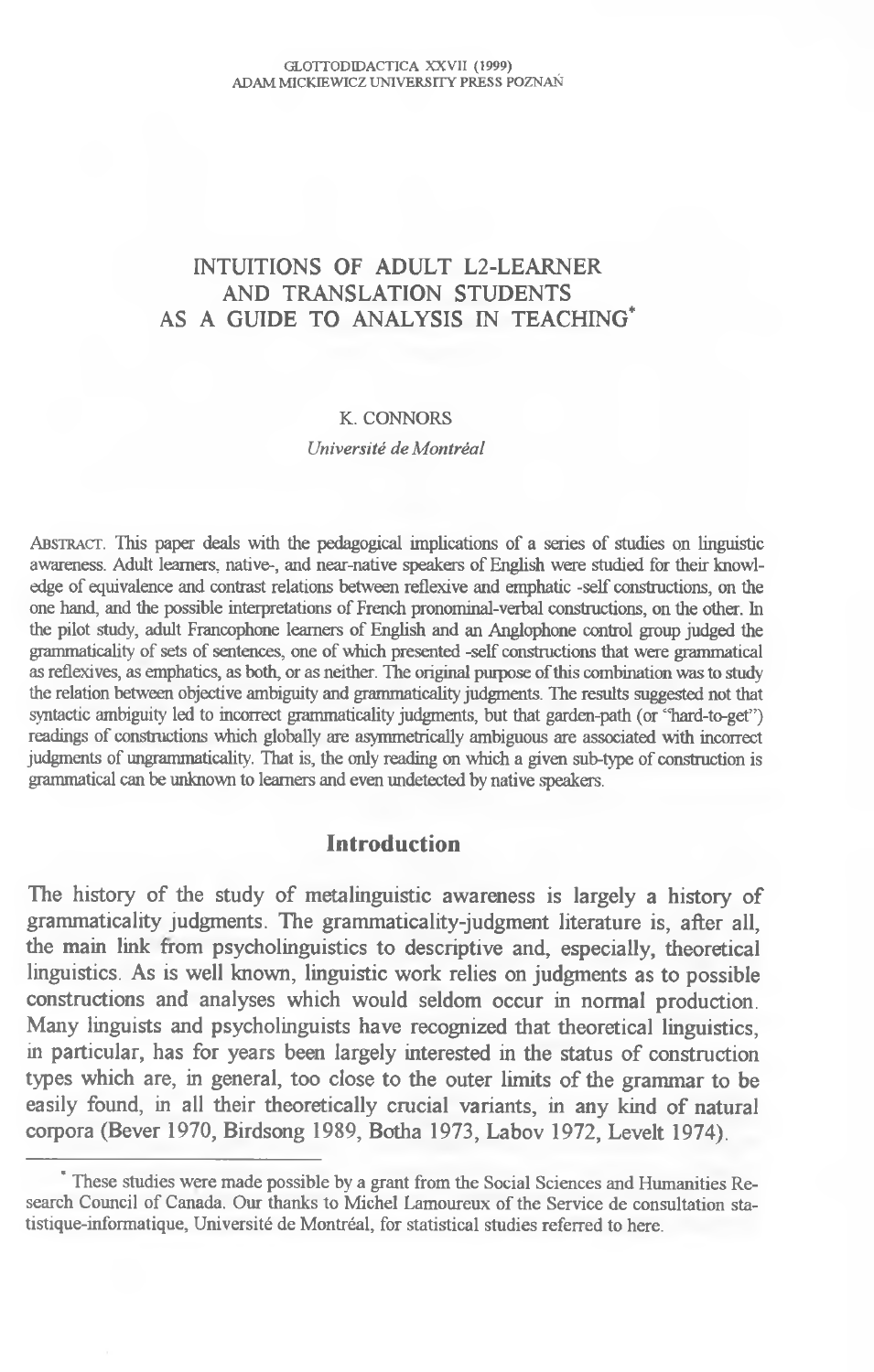Here we shall be interested in a sub-topic within this problem which has received little direct attention in the literature: the relation between grammaticality status (real or perceived), on the one hand, and ambiguity (real or perceived), and more generally, the reading(s) of sentences, on the other. Our interest in this topic has led us to do a series of studies on the grammaticality judgments assigned to ambiguous sentences, on the judgments associated with readings expressed by the judge, and on the nature of the set of readings for a given sentence that are formulated by the speaker-judge.

The studies which we will report on here were, at the outset, inspired by that part of the psycholinguistic literature (Birdsong 1989, Chaudron 1983, Coppieters 1987) which is concerned with the linguistic abilities of second language learners, in comparison with those of native speakers. Before presenting these studies, therefore, we will try to indicate the relevance of the study of the human processing of ambiguity and ungrammaticality to our understanding of the linguistic abilities of speakers and learners.

Our interest, then, is in the connection between grammaticality and ambiguity, in the framework of the study of linguistic knowledge and abilities. The body of literature within psycholinguistics which comes closest to dealing with this topic directly is that on the processing of "garden-path" sentences: sentences whose parsing is generally (cf. Rayner and Sereno 1994) marked by backtracking (or "regression") of eye movements in reading studies, because of a "local" ambiguity characterized by a bias in favour of a parse which turns out to be ungrammatical. The most famous example, reappearing in many articles on this topic, is

### (1) *The horse raced past the barn fell* (Bever 1970)

This sentence illustrates the garden-path phenomenon in English which is most commonly used in sentence-processing experiments (Fodor and Inoue 1994, Pritchett 1988). The parse preferred at the outset (out of context; cf. Trueswell and Tanenhaus 1991) is the one which turns out to be ungrammatical: raced is analyzed as a (finite) past-tensed verb form. The correct parse, usually obtained by reanalysis, has to postulate a reduced relative clause in which raced is the past participle of a past-tensed passive verb form:

## (2) *The horse (which was) raced past the barn fell*

In this classic type, it appears that the incorrect parse is temporarily preferred because it does not involve embedding, not to mention the related fact that the frequency of subject  $NP + finite V$  constructions is greater than that of subject  $NP$  + past participle sequences. The other English garden-path phenomenon commonly used in experiments (Fodor and Inoue 1994, Pritchett 1988) involves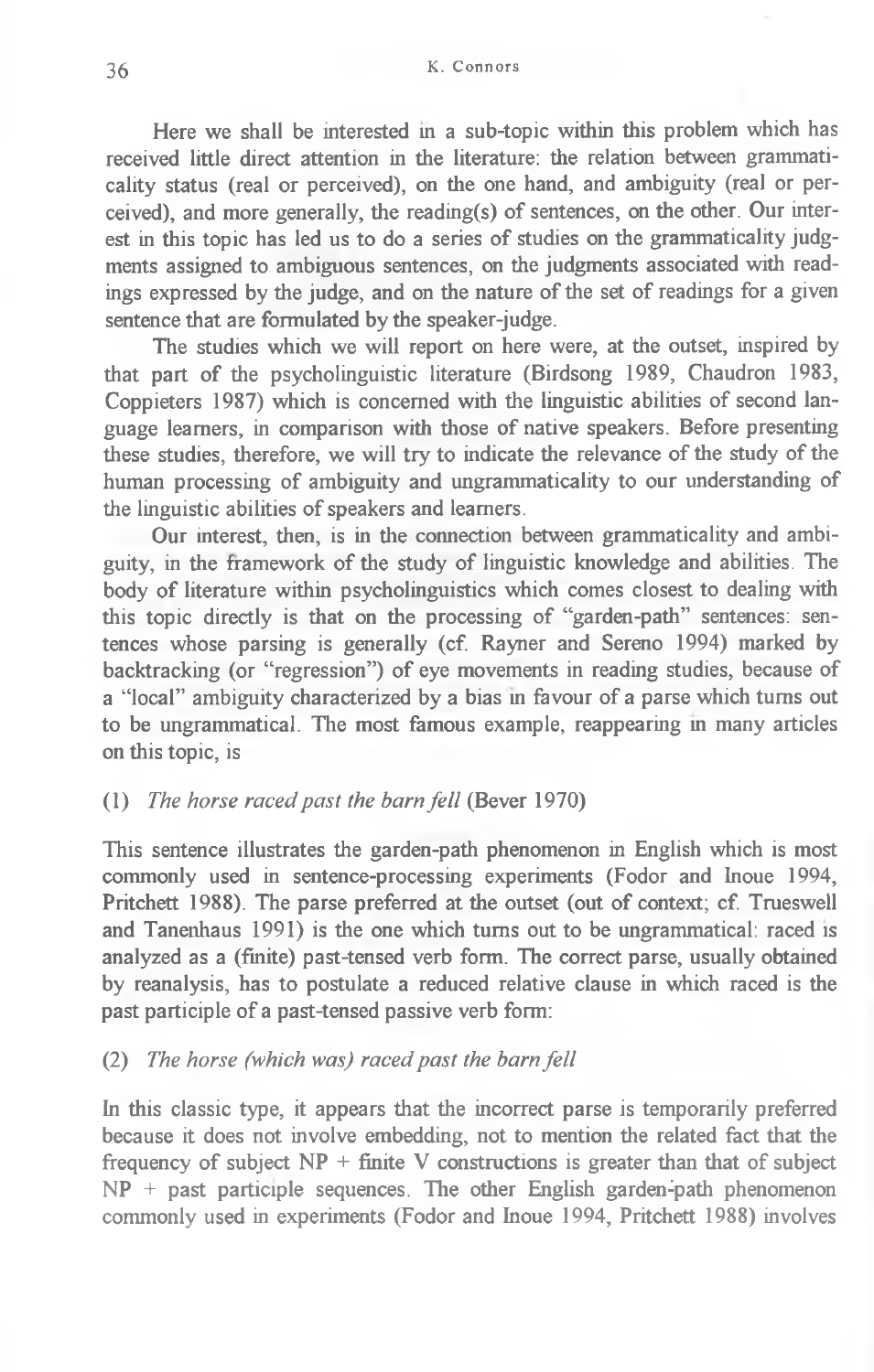the (local) ambiguity between matrix objects and subjects of elliptical that complement clauses:

### (3) *I knew the man lied to the girl*

The temporary incorrect parse is motivated by the subcategorization of know in English, allowing either an NP or a sentential object.

More generally, the sentence-processing literature suggests that the need for reparsing in "garden-path" sentences, which manifest "problematic" local ambiguity (Pritchett 1988:575) has been, at least in some types of studies (Clark and Haviland 1974, Marks 1967, Van Kleeck 1982, Warner and Glass 1987), associated with judgments of ungrammaticality. This is one of the reasons why linguists and non-linguists often disagree on the grammaticality of sentences. The research on garden-path sentences has continued to be of interest in the study of the relation between (real or perceived) ungrammaticality and (real or perceived) ambiguity. Garden paths can be said to be subjectively and temporarily ungrammatical in that the first parse fails, and a second parse must be undertaken to arrive at an analysis that can be judged grammatical. Garden paths can also be said to be subjectively and temporarily ambiguous, in that at least a partial analysis other than the ultimate one is momentarily entertained, before reparsing, characterized by "regression" and/or fixation, and thus longer reading times (Rayner and Sereno 1994:284). Our search for the relation between ambiguity and judgments of ungrammaticality will lead us back to garden-path sentences below.

Our own initial question was whether the process of judging grammaticality is affected by syntactic ambiguity. We assumed that to decide if a sentence is grammatical or not, we must parse it. (At least) until we complete the parse, the sentence is subjectively ambiguous. That is, we have not (yet) delimited its possible reading(s). So attempting to parse, and in so doing potentially obtaining more than one parse, is prerequisite to judging the sentence's grammaticality. Though we began with this assumption, our research evolved toward making analyses explicit and separating them from grammmaticality judgments. The participation in our studies of advanced learners of L2 English and of translation students made this possible.

# **The Pilot Study: Grammaticality Judgments Alone**

Our first study on the relation between grammaticality judgments and ambiguity involved judging the grammaticality of sentences, a few of which were syntactically ambiguous. The four sentence sets, three of which contained six variants of a sentence, and one of which contained four variants (22 altogether), were originally part of a larger study (Connors and Dancette 1990, 1991) involving questions on the comprehension of a short text. Each set of sentence variants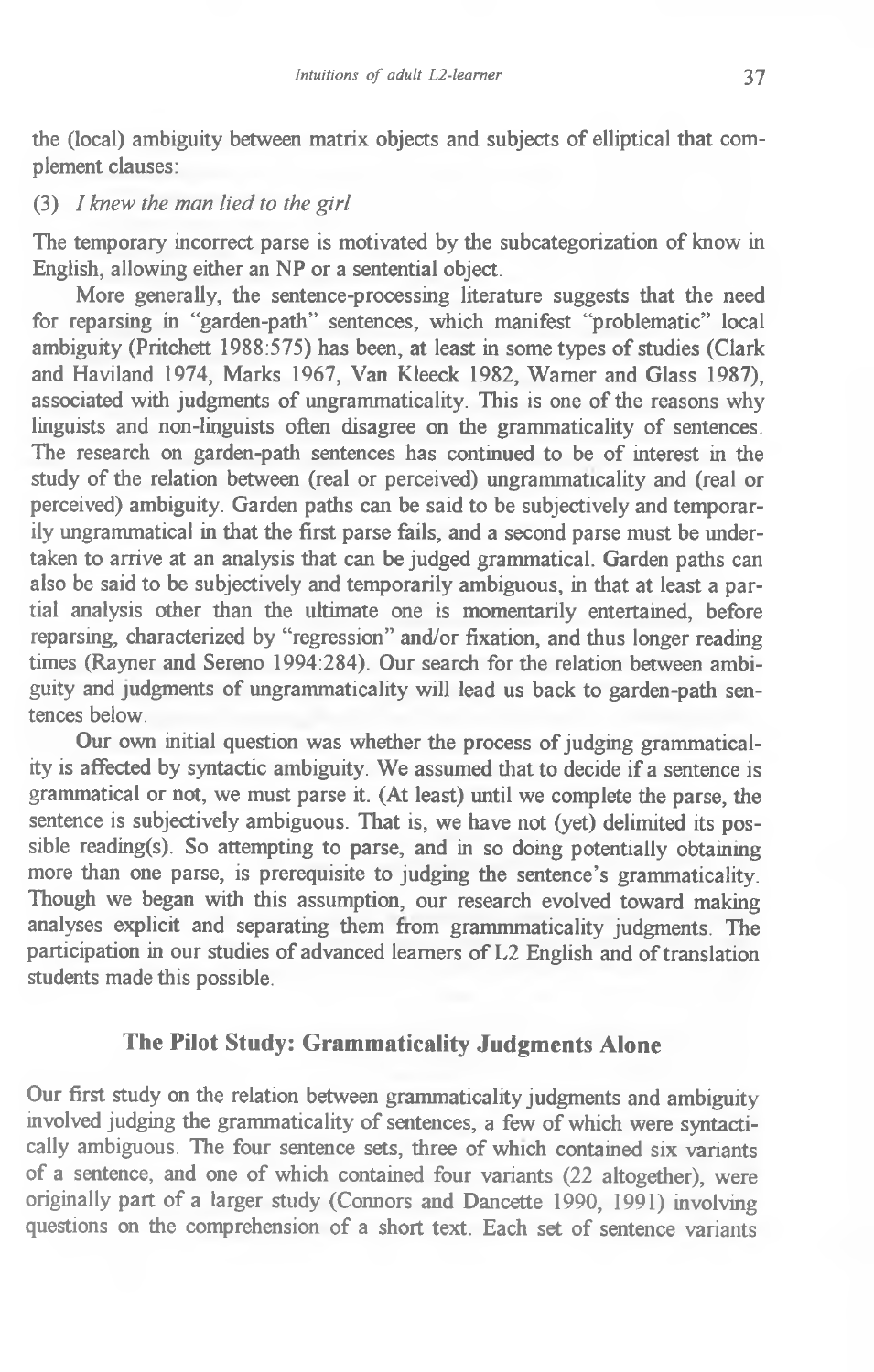was similar to, but not identical with, a sentence in the text. Of the 66 students in the grammatically judgment study, 35 translation students participated in the larger study which included these judgments, while the remaining 31 students, Francophones in an advanced intermediate ESL course, performed only the grammaticality-judgment part of the larger test. All the students provided their age, mother tongue, principal language of education, number of years of university study completed, and made a self-evaluation as to the relative difficulty they had in reading texts in English, on a scale of one to eight. Though some of these variables showed interesting relations with linguistic performance, we have dealt with them elsewhere (Connors and Dancette 1990, 1991; Connors 1992), and will not be concerned with them here. All directions were in French, since even the small group of Anglophone control subjects were obliged by the nature of their programme to know French. Table 1 lists the sub-groups of students who responded to the grammaticality judgment test:

#### **Table 1: Student Grammaticality Judges**

| Anglophones doing an M.A. in French $\rightarrow$ English translation     | 11 |
|---------------------------------------------------------------------------|----|
| Francophones beginning a B.A. in English $\rightarrow$ French translation | 24 |
| Francophones in an advanced intermediate ESL course                       | 31 |

Before each of the four sets of sentences appeared the same question: "Indépendamment de leur sens, les phrases suivantes sont-elles grammaticales?" 'Independently of their meaning, are the following sentences grammatical?' To the right of each sentence was the choice: OUI NON Here are the sentences, each of whose grammaticality was judged in this way:

- (4a) *Peter has shown himself to be a fool*
- (4b) *Peter has made himself to be a fool*
- (4c) *Peter has proven himself to be a fool*
- (4d) *Peter has shown himself that he is a fool*
- (4e) *Peter has made himself that he is a fool*
- (4f) *Peter has proven himself that he is a fool*
- (5 a) *There might be Peter a candidate for the job*
- (5b) *Peter might be a candidate for the job*
- (5c) It might be Peter a candidate for the job
- (5d) *A candidate might be Peter for the job*
- (5e) *Peter fo r the job might be a candidate*
- (5f) *A candidate fo r the job might be Peter*
- (6a) *If John has appealed to the voters, he might be elected*
- (6b) *If John had appealed to the voters, he might have been elected*
- (6c) *If John has appealed to the voters, he might have been elected*
- (6d) *If John appeals to the voters, he might have been elected*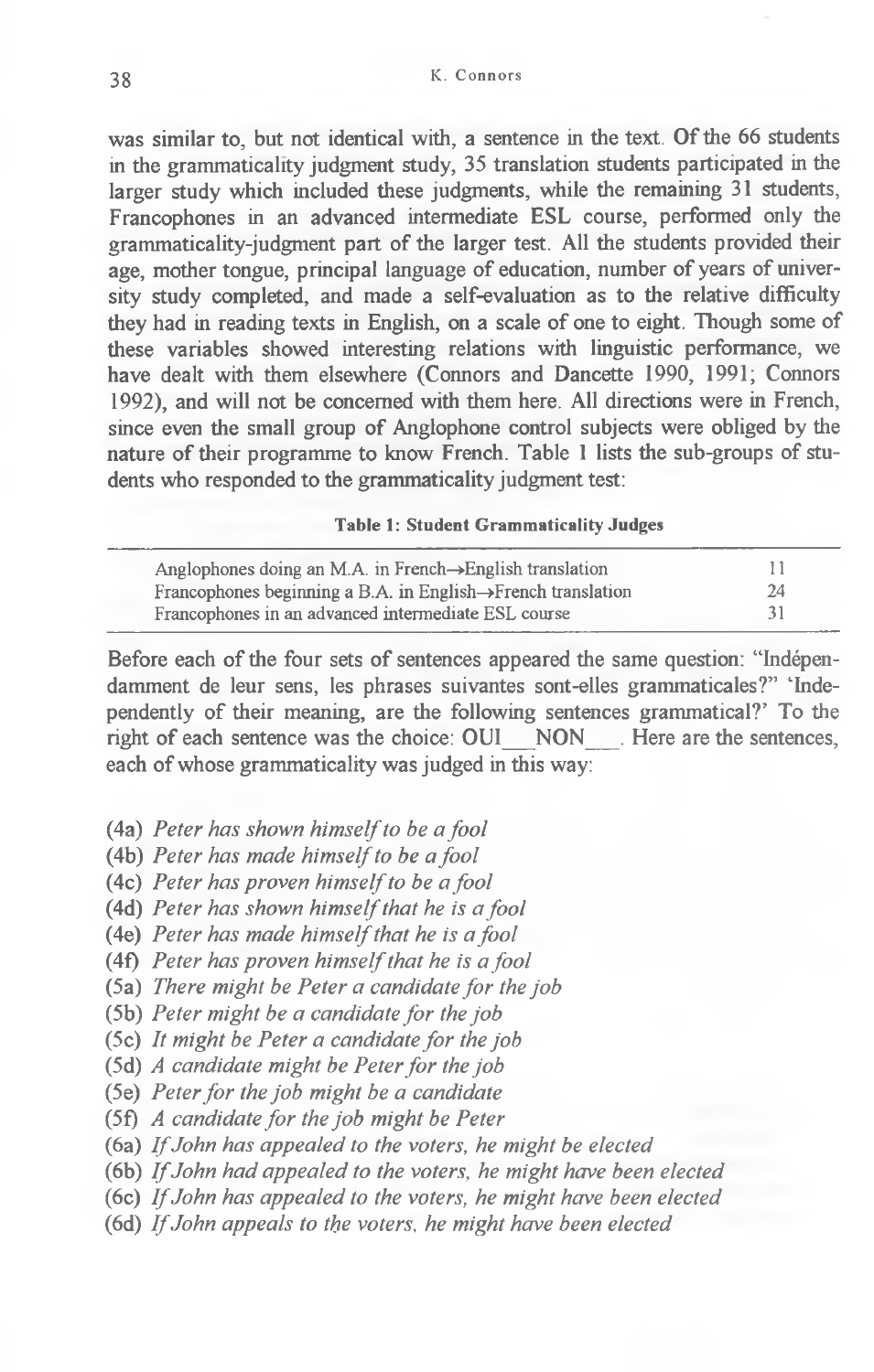- (7a) *The Party made the candidate to run*
- (7b) *The Party got the candidate to run*
- (7c) *The Party had the candidate to run*
- (7d) *The Party made the candidate run*
- (7e) *The Party got the candidate run*
- (7f) *The Party had the candidate run*

We see that each of the four sentence sets represents a paradigm: (4) reflexive constructions followed by infinitival or sentential complements; (5) conditional might combined with word-order variation; (6) conditional and irrealis might in matrix clauses, accompanied by embedded if clauses illustrating sequence-oftense problems; and finally (7) causative auxiliaries followed by a lexical verb, with or without an intervening to. Only three of the sentences in this pilot study were both syntactically ambiguous and fully grammatical. We will repeat them here:

- (4c) *Peter has proven himself to be a fool*
- (4d) *Peter has shown himself that he is a fool*
- (7f) *The Party had the candidate run*

In (4c) and (4d), the ambiguity is between reflexive and emphatic -self, while in (7f), it is between candidate as the subject of run and as the direct object of run This last reading presupposes the grammaticality of to run a candidate (see below). Because such judgments are arguably litigious, we decided that the "correct" judgments would be those of the native Anglophone linguist-corrector, who was not involved in the conception of the study or our hypotheses.

## **Results of the Pilot Study**

Table 2 gives the means and the standard deviations, for the super- and sub-sets of respondents, in the grammaticality test as a whole and for each of the three ambiguous sentences individually:

| <b>Groups</b> | N   | 22 sentences<br>X.<br>s | Sent. 4c<br>X<br>$\sim$ S | Sent. 4d<br>$X \simeq s$ | Sent. 7f<br>$\mathbf{X}$<br>$\sim$ S |
|---------------|-----|-------------------------|---------------------------|--------------------------|--------------------------------------|
| A11           | 66  | 16.061 2.625            | $.561 - .5$               | .758.432                 | .485.504                             |
| Anglophone    | 11. | 18.818 2.089            | $.818$ .405               | .636.505                 | .636.505                             |
| All Franco    | 55  | 15.509 2.372            | .509 .505                 | .782.417                 | .455.503                             |
| Franc Trans   | 24  | 16.708 2.074            | $.625$ $.495$             | .875.338                 | .625.495                             |
| Franco ESL    | 31  | 14.581 2.187            | .419 .502                 | $.71$ $.461$             | .323.475                             |
|               |     |                         |                           |                          |                                      |

**Table 2: Correct grammaticality judgments on the whole test and on the ambiguous grammatical sentences**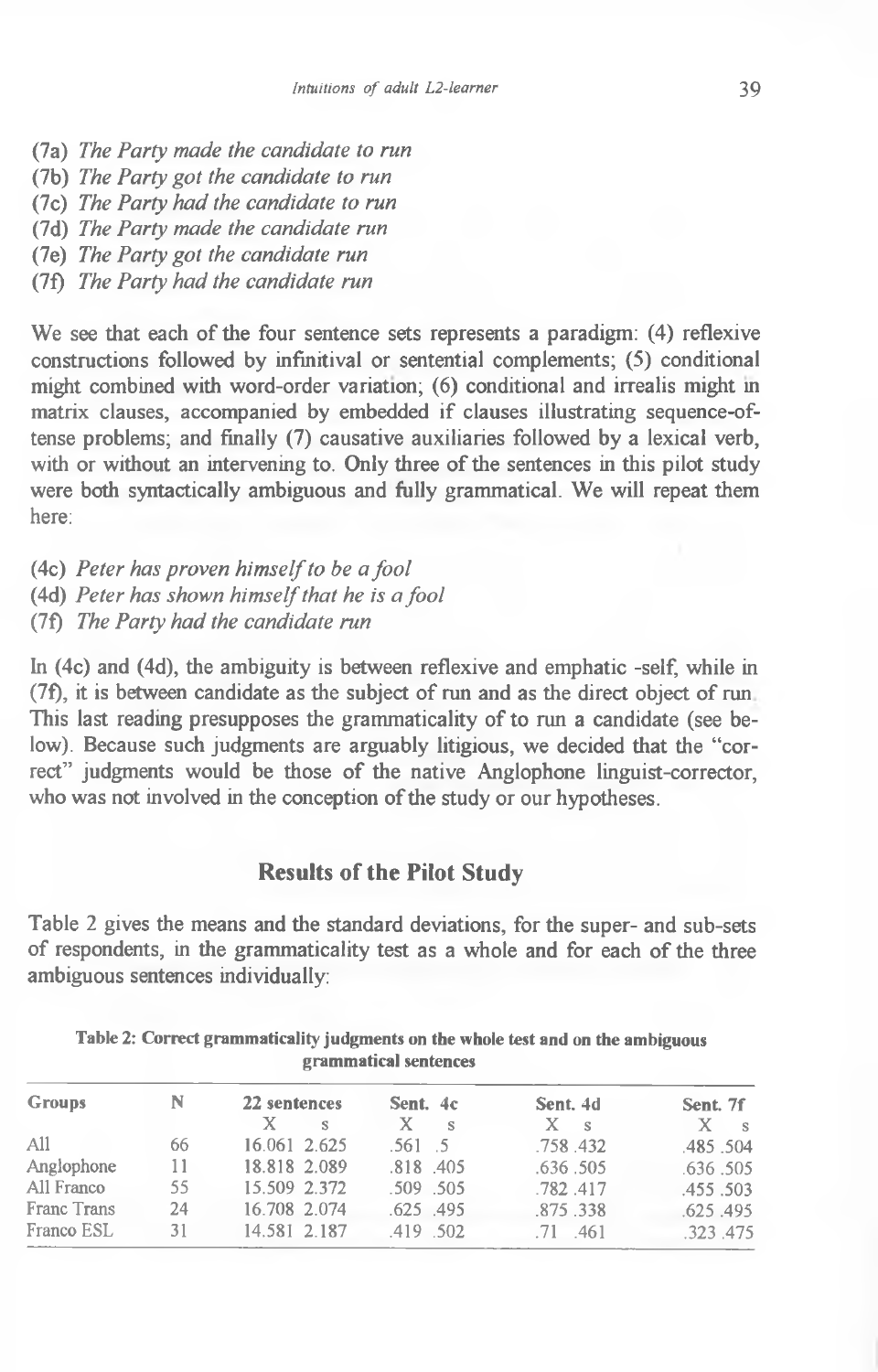On the basis of Table 2, it would be unjustified to pronounce on the relative difficulty of judging the grammaticality of the ambiguous sentences, compared to the sentences in general Sentence (7f) stands out as more difficult than the test as a whole, but also as more difficult than (4c), and much more difficult than (4d). In other words, the relative correctness of the grammaticality judgments on the three ambiguous sentences, while lower on the average than for the test as a whole, is not uniform: the judgments on (4d) were slightly better than those for the test as a whole, those on (4c) worse, and those on (7f) much worse. Moreover, the standard deviations for these three sentences, though appearing high, were matched by those for a number of the other (unambiguous) sentences.

Faced with this failure to demonstrate that the ambiguous sentences were more difficult or treated more heterogeneously than the sentences as a whole, we decided to examine the results for what we shall call the "litigious" sentences in the test, i.e., those for which the judgments of the Anglophone control group failed to correspond to that of the Anglophone linguist-corrector, or to that of the author of the grammaticality test (the present writer). Given the broad use of the term "garden path" in much of the recent sentence-processing literature, the judgments of many of the respondents (especially native speakers) would qualify them as garden-path sentences, in that their only grammatical parse appears to have been hard to detect, or not "preferred". These sentences were:

- (4f) *Peter has proven himself that he is a fool*
- (7c) *The Party had the candidate to run*

In the case of (4f), all the Anglophones, including the corrector (but not the test author) rejected the sentence. Three fourths of the Francophone Translation students and about two thirds of the Francophone ESL students accepted it, however, as we see in Table 3:

| <b>Groups</b>    |    | <b>Sentences 4f</b> |      | Sentence 7c |      |
|------------------|----|---------------------|------|-------------|------|
|                  |    | Х                   | Ś    | X           | S    |
| All              | 66 | .409                | 495  | .348        | .48  |
| Anglophones      |    |                     |      | .091        | .302 |
| All Francophones | 55 | .291                | .458 | .4          | .494 |
| Franco Trans     | 24 | .25                 | .442 | .292        | .464 |
| Franco ESL       |    | .323                | .475 | .484        | 508  |

|  | Table 3: Correct Grammaticality Judgments for "Litigious" Sentences |  |  |  |  |
|--|---------------------------------------------------------------------|--|--|--|--|
|--|---------------------------------------------------------------------|--|--|--|--|

In the case of (7c), the Anglophone corrector, after hesitating, decided that it was grammatical. Only one of the 11-member Anglophone control group and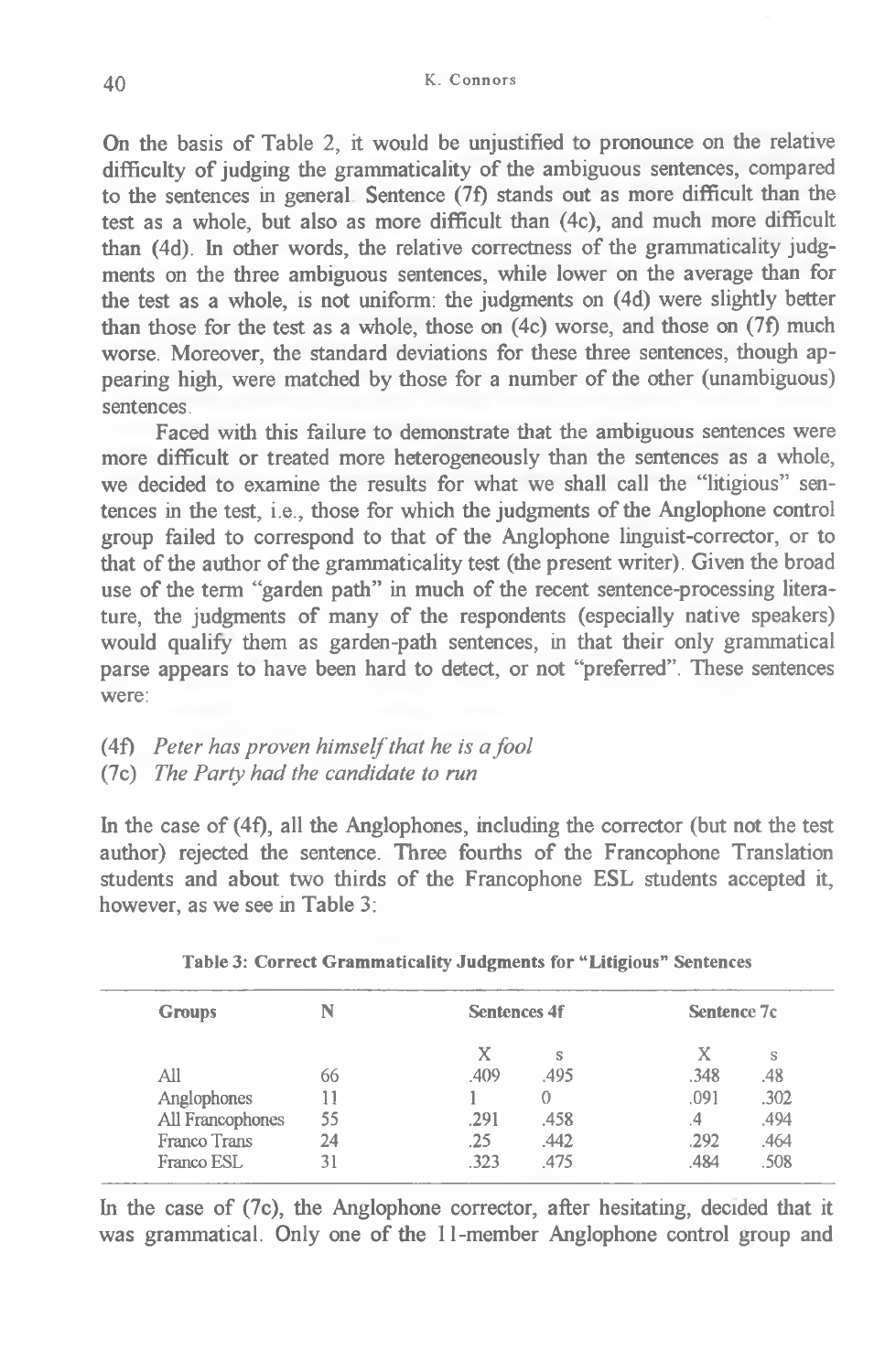seven of the 24 Francophone Translation students thought likewise. Almost all of the means in Table 3, therefore, are very low.

We see, then, that the grammatically "litigious" sentences are characterized by even lower means than are the ambiguous grammatical sentences, relatively much lower than for the test as a whole, and performance on them was just about as heterogeneous as on the ambiguous sentences. We have no solid basis, therefore, for grouping the ambiguous sentences together, with respect to their fate in the grammaticality judgment test, and, in particular, no grounds for saying that they are uniformly more difficult, as objects of grammaticality judgments, than sentences in general.

What did emerge from this pilot study, however, is that in simply presenting sentences for grammaticality judgment, we do not know what syntactic analysis the respondent entertains in accepting or rejecting it. Divergence among respondents, especially native speakers, must correspond to divergent analyses where dialect differences are not a plausible explanation. Consider the "litigious" (4f) once again:

### (4f) *Peter has proven himself that he is a fool*

For whatever reason (probably related to the inclusion of [4f] in a set of similar sentences), we saw that the Anglophone corrector and control group judged this sentence ungrammatical. This seems to mean that their parse of (4f) failed to analyze himself as an emphatic, for this is the only reading on which the sentence is grammatical. Alternatively, the emphatic -self form may have been read but be unacceptable to these judges between the lexical verb and a sentential complement. The case of (7c) is less mysterious, if we assume that the majority of these speakers' and learners' grammars do not permit candidate as an object (patient) of run, on the basis of (lexical) selection restrictions.

Nevertheless, such explanations are speculative-unjustified on the basis of grammaticality judgments alone. This is why, in the next stage of our research, we decided to try to elicit the syntactic analysis on whose basis the respondents made the grammaticality judgment. The apparently problematic alternation (and potential ambiguity) between reflexive and emphatic -self was to be the focus of this new phase of the investigation.

## **The Study on** *-self* **Constructions**

### The Questionnaire

We constructed a questionnaire whose central feature was the presentation of the following 15 minimal sentence pairs, without the reflexive pronoun and then with it, in that order. The position of the -self form was crucial, not only to al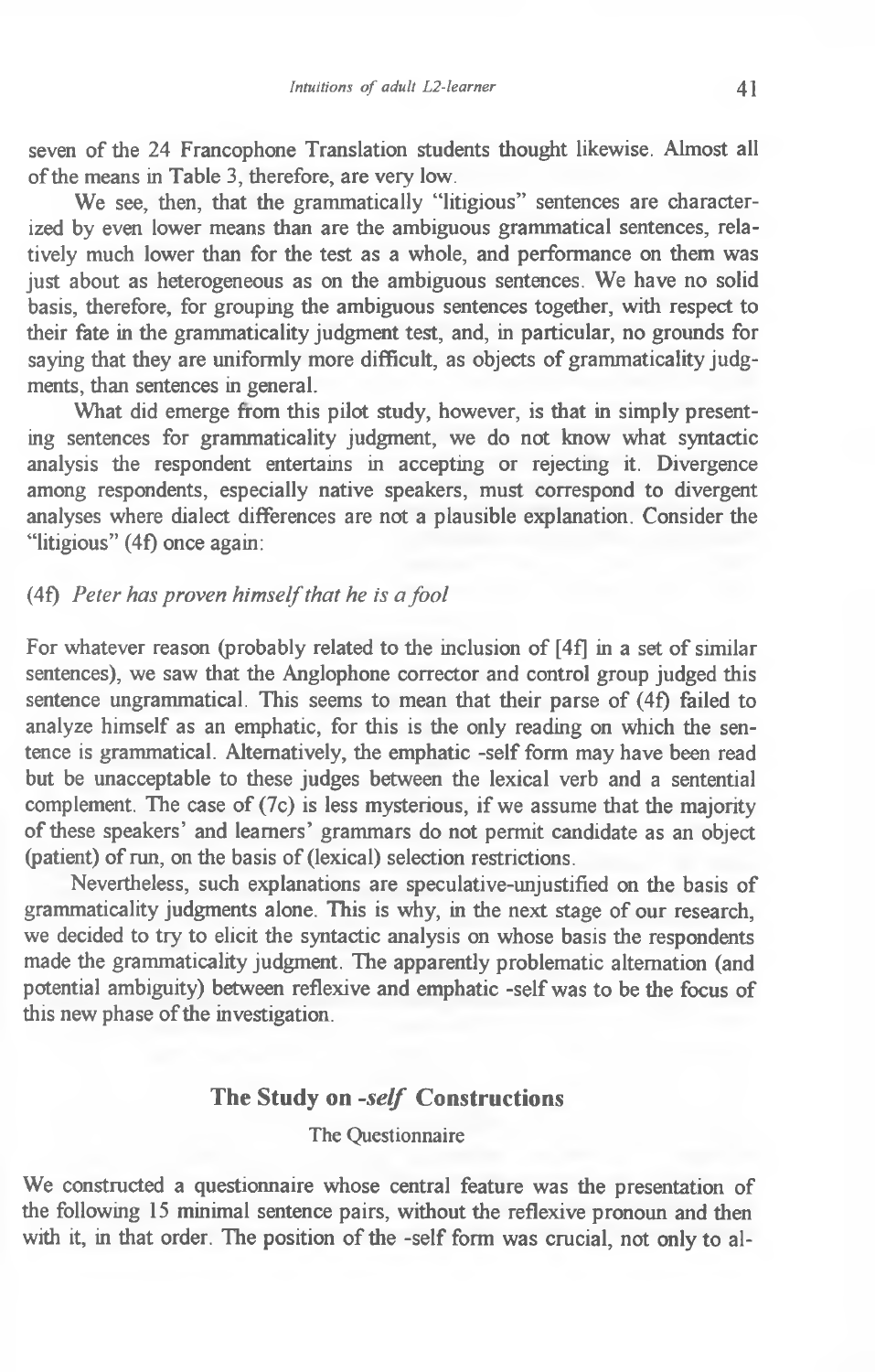lowing for real or perceived syntactic ambiguity, but also to setting up grammatically problematic contexts for the emphatic:

(8a) *Mary sat (herself) down*

- (8b) *John learned (himself) to play the piano*
- (8c) *John showed (himself) to be successful*
- (8d) *John absented (himself) from class*
- (8e) *John remembered (himself) how the accident happened*
- (8f) *John reminded (himself) how the accident happened*
- (8g) *Mary weakened (herself)*
- (8h) *Mary dressed (herself)*
- (8i) *This jacket washes (itselj) well*

(8j) *I sang (myself) a song*

- (8k) *Paul believes (himself) to be intelligent*
- (81) *Paul pretends (himself) to be intelligent*
- (8m)/ *imagined (myself) on vacation*
- (8n) *I am applying (myself) to the task*
- (8o) *I am applying (myself) for the job*

### The Respondents

The questionnaire was submitted to 54 students altogether, in one or the other of two undergraduate French<-Ænglish translation programmes in two Canadian universities. They were in one or the other of two corresponding courses, each in one of the matched universities, devoted to problems in translating from French to English. Responses to a preliminary questionnaire indicated that they fell clearly into three groups: 25 Francophones (French mother tongue and main language of schooling); 17 Anglophones (English mother tongue and main language of schooling); and 12 "Mixed" speakers (i.e. French $\leftrightarrow$ English bilinguals and students having other mother tongues). Tables 4 and 5 below will refer to these respondent groups.

#### The Procedure

Before being asked to do anything with the sentences in (8) above, the students read a four-page introduction to the study along with the examiner, who in fact read it aloud to each of the two classes. This introduction came in two very closely corresponding versions: in French for the class which was almost entirely Francophone and in English for the other, mainly Anglophone class. It presented our conception of a layman's typology of the reflexive pronoun's use in English. First, this pronoun can be "necessary" because the verb is obligatorily reflexive (e.g., John availed himself..., and not \*John availed...), or because the (obligatory) complement refers to the same person as the subject (I saw myself and not \*1 saw me ). It can be "superfluous": the verb can simply not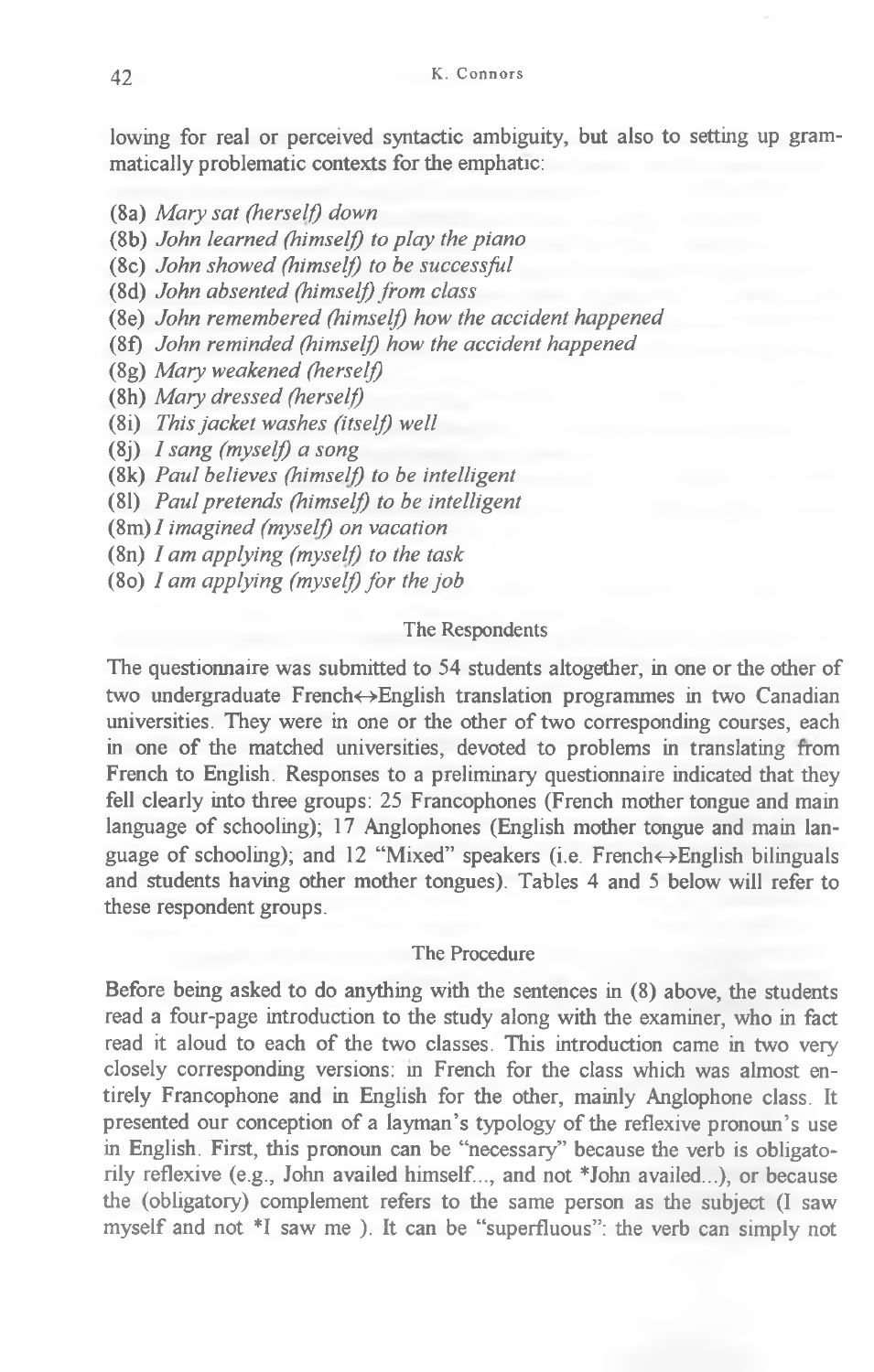allow a reflexive in the given context: A crowd gathered \*itself. It can also be "optional", a category which includes what have been called "semi-reflexives" (Quirk et al. 1985): I shaved (myself) this morning. Finally (and crucially), it can be emphatic, having the same role as French lui-même. Here, we gave the example: John was himself aware of the problem.

The introduction then presented in some detail the notions of syntactic ambiguity, on the one hand, and grammaticality, on the other. The former concept was explicated by working through (and noting explicitly) the reflexive/emphatic ambiguity of: John showed himself that he was a coward. The notions of "paraphrase" and "translation" were then presented briefly. The directions then asked the respondent to decide, for each of the 30 sentences (each of the two forms of each sentence in [8] above), first, whether it was syntactically ambiguous. If not, one interpretation of the sentence was to be expressed in the form of one French translation or (English) paraphrase. If so, the respondent was to give a translation or paraphrase corresponding to each of the interpretations, limiting himself to two. Finally, he was to decide, for each interpretation, whether the original English sentence (each of those in [8]) was a grammatical way to express that meaning. As a last step, the introduction worked through the following example, which illustrates the format in which all 30 sentences were presented and were to be dealt with:

## (9) *John proved himself that he was successful*

Interpretations:

| (i) John lui-même a prouvé qu'il avait réussi | yes | no. |
|-----------------------------------------------|-----|-----|
| (ii) John s'est montré qu'il avait réussi     | ves | no  |

The directions went on to explain that we had been able to decipher two interpretations for (9). For the first, the original English sentence was grammatical. For the second, the original sentence was ungrammatical, since one would have to have said "John proved to himself...". This was why we had chosen no at the end. The respondents then devoted approximately 45 minutes to answering the questionnaire, treating each sentence in (8) on the model of (9).

#### The Hypotheses

We hypothesized that even such advanced learners of English as our non-Anglophone respondents would not show the same knowledge of the possible complement structure of the verbs in (8) as would Anglophones. There would be differences among Anglophones and learners, then, in the judgments on the reflexive and non-reflexive interpretations proposed, insofar as these judgments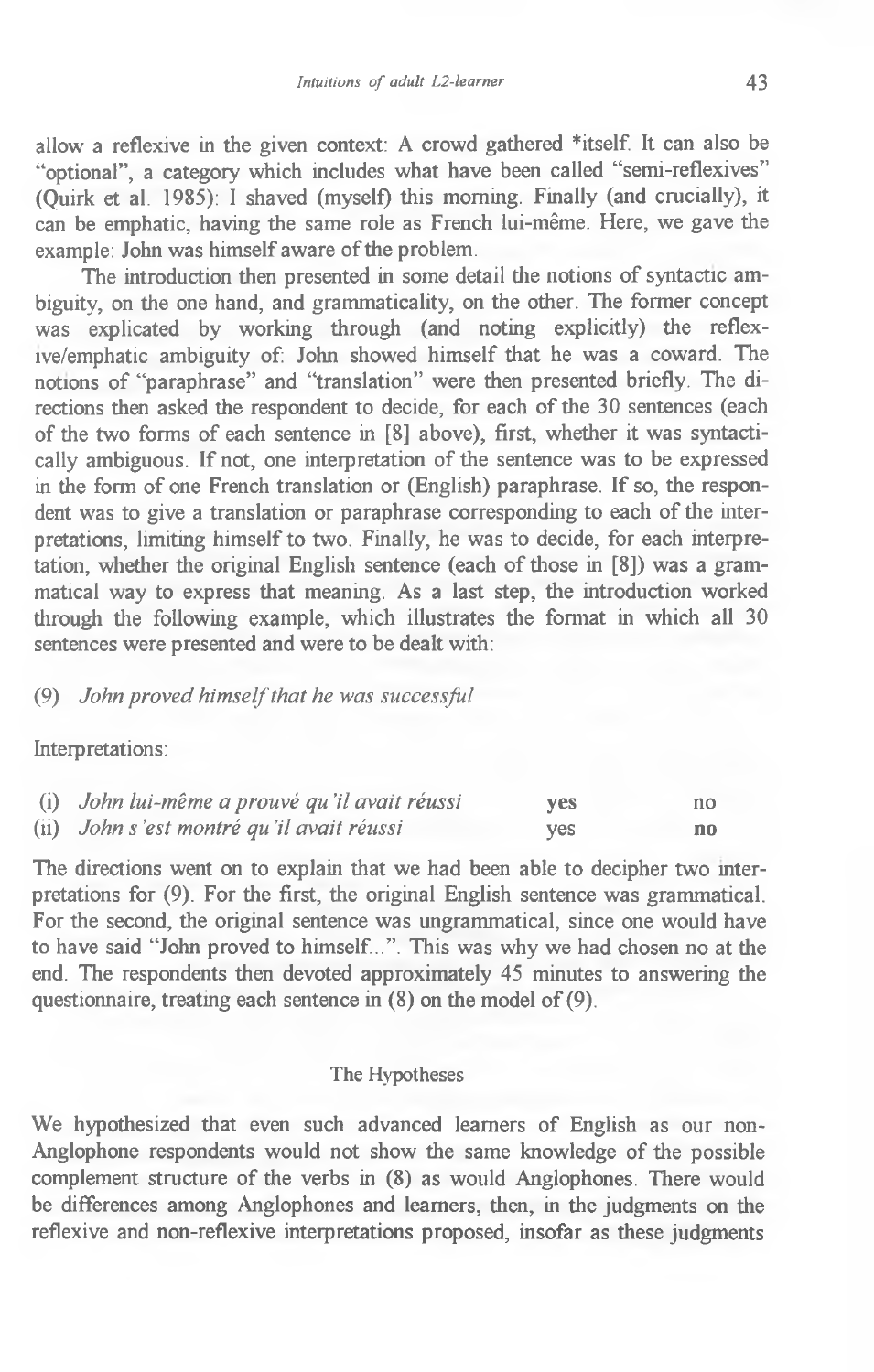1) would have to take into account the divergences in complement structure between the English verb in the original sentence and its French counterpart, and 2) would reveal, among the learners, gaps in knowledge of those English verbs' complement structures. We also hypothesized that there would be a bias in favour of reflexive, as opposed to emphatic, interpretations for the respondents generally. The emphatic readings would be "hard to get" because the emphatic reflexive form does not represent an argument. This "anti-emphatic" bias would surface not only in the numbers of reflexive vs. emphatic interpretations proposed, but also in the relative frequency with which respondents would reject their own interpretations because the task encouraged them to fabricate an interpretation which they could then reject on the grounds that the original English sentence was not a grammatical way to express that meaning.

## Results of the *-self* construction study

What kinds of linguistic analyses would enable us to test these hypotheses? To evaluate the extent to which each group of informants (the Francophones, the Anglophones, and the Mixed group) showed knowledge of the argument structure of the verbs in the test sentences, we judged the correctness of the grammaticality judgments that each subject associated with his own interpretations. Was he right or wrong in judging the fit between each original English sentence and the interpretation he had proposed for it? In the case of the seven totally ungrammatical sentences (in most instances the variant of the sentence pair which lacked the -self form), the respondent should simply have rejected his interpretation(s) of the sentence, since there was no interpretation for which the original English sentence was a grammatical expression. In the case of the 23 grammatical sentences, the judgment on each interpretation was evaluated according to whether the respondent was right or wrong in saying that the original English sentence could or could not have the interpretation which he had proposed. In fact, we judged whether they were right or wrong in accepting or rejecting their interpretations insofar as they did or did not contain a reflexive or an emphatic. Other aspects of the interpretations were ignored.

Table 4 summarizes the performance of the three groups of respondents with respect to the correctness of their grammaticality judgments on their interpretations, i.e., their judgments as to the fit between their interpretations and the original English sentences. It shows that the only significant difference here is that between the Francophones and the Anglophones, in favour of the latter, in accord with our first hypothesis. Table 5 shows that the "Mixed" group of respondents had a significantly greater tendency than the Anglophones to propose and wrongly accept reflexive interpretations for sentences which were only grammatical on the emphatic reading. This was one of the manifestations of an "anti-emphatic bias":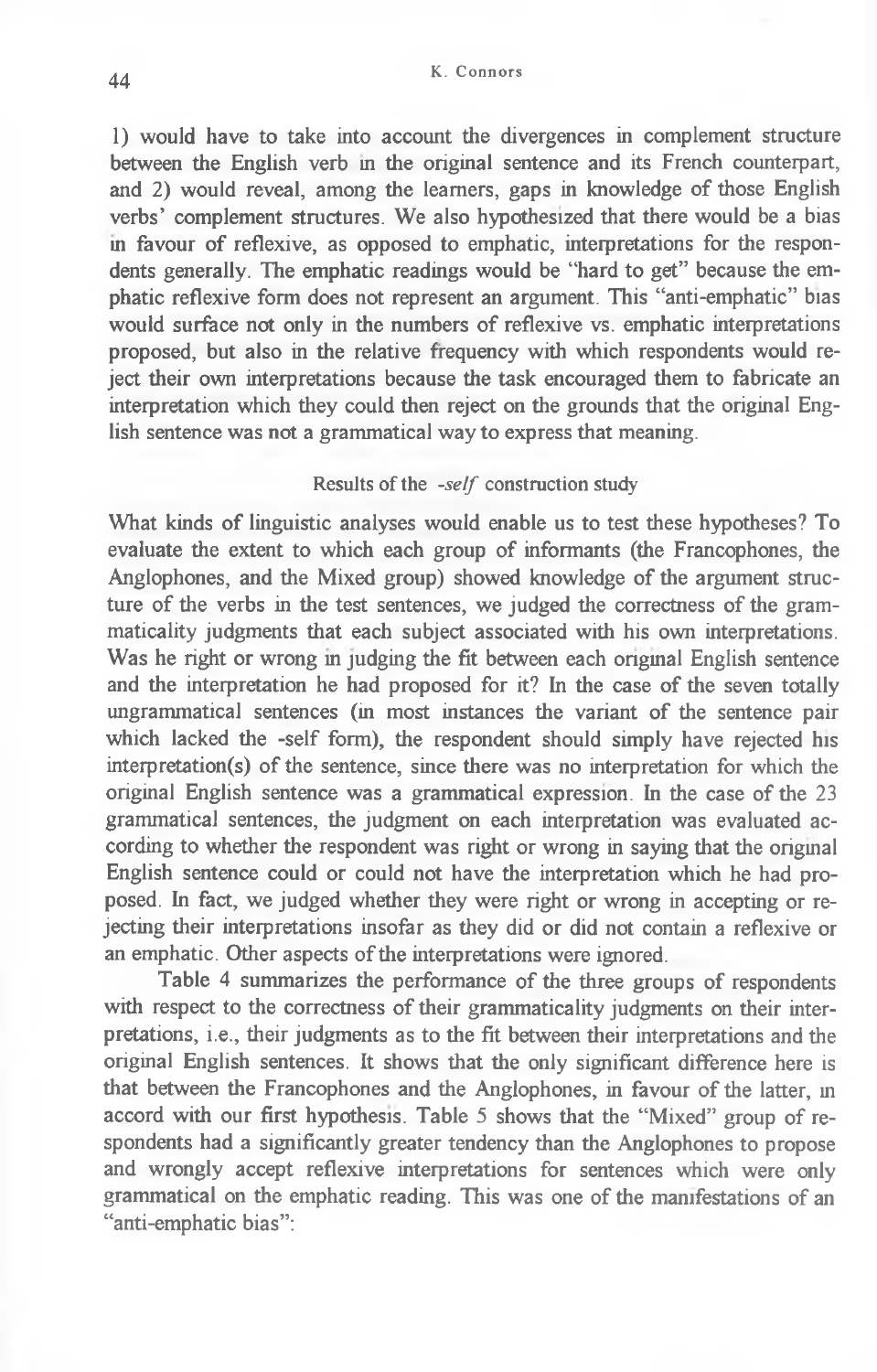| Francophones $(25)$ 67.44%              |        | Francophones≠Anglophones:                                                           | F-ratio<br>8 7904 | F-probability<br>.0005 |
|-----------------------------------------|--------|-------------------------------------------------------------------------------------|-------------------|------------------------|
| Anglophones $(17)$ 80.27%<br>Mixed (12) | 75.30% |                                                                                     |                   |                        |
|                                         |        | Table 5: Purely emphatic sentences: reflexive interpretations proposed and accepted |                   |                        |

| Table 4: Correctness of grammaticality judgments on interpretations |  |  |  |
|---------------------------------------------------------------------|--|--|--|
|---------------------------------------------------------------------|--|--|--|

| Francophones $(25)$ 18.92%<br>Anglophones (17) 06.27% |        | Anglophones <del>/</del> Mixed: | F-ratio   | F-probability |
|-------------------------------------------------------|--------|---------------------------------|-----------|---------------|
| Mixed (12)                                            | 23.30% |                                 | 4 0 9 7 9 | .0224         |

Turning from performance differences among the respondents to sentences and interpretations, we can ask whether the potentially and the purely emphatic sentences have suffered from a bias against their grammaticality, and whether emphatic interpretations of grammatical but ambiguous sentences suffered from a disproportionate tendency to be rejected. Table 6 compares the extent to which the grammatical sentences in general were totally rejected with the extent to which the emphatic grammatical sentences were totally rejected. By "total rejection" of a sentence we mean the situation in which the respondent rejects the one or both reading(s) he proposed for it. The results in Table 6 confirm the hypothesis of a bias against the emphatic. Purely and potentially emphatic sentences did suffer from a special tendency to be "rejected", in the sense adopted for our study, though the last three lines of Table 6 show that this bias was far from evenly distributed among emphatic sentences, for reasons which we cannot explain:

Table 6: [+grammatical] sentences and their total rejection: Judged ungrammatical **on reading(s) proposed**

| (A) | All purely emphatic sentences (grammatical iff emphatic) | 4     |
|-----|----------------------------------------------------------|-------|
| (B) | All grammatical sentences                                | 23    |
| (C) | A/B                                                      | 17,4% |
| (D) | Total rejections of purely emphatic sentences            | 88    |
| (E) | Total rejections of grammatical sentences                | 184   |
| (F) | DÆ.                                                      | 47,8% |
| (G) | Sentences [+grammatical] on both readings $(8g & 8h)$    |       |
| (H) | Total rejections of 8g                                   | 14    |
| (I) | Total rejections of 8h                                   |       |
| (J) | Total rejections of 8g & 8h                              | 15    |
|     |                                                          |       |

If we now focus on interpretations, we can compare the judgments on the emphatic interpretations of the grammatical sentences which were ambiguous be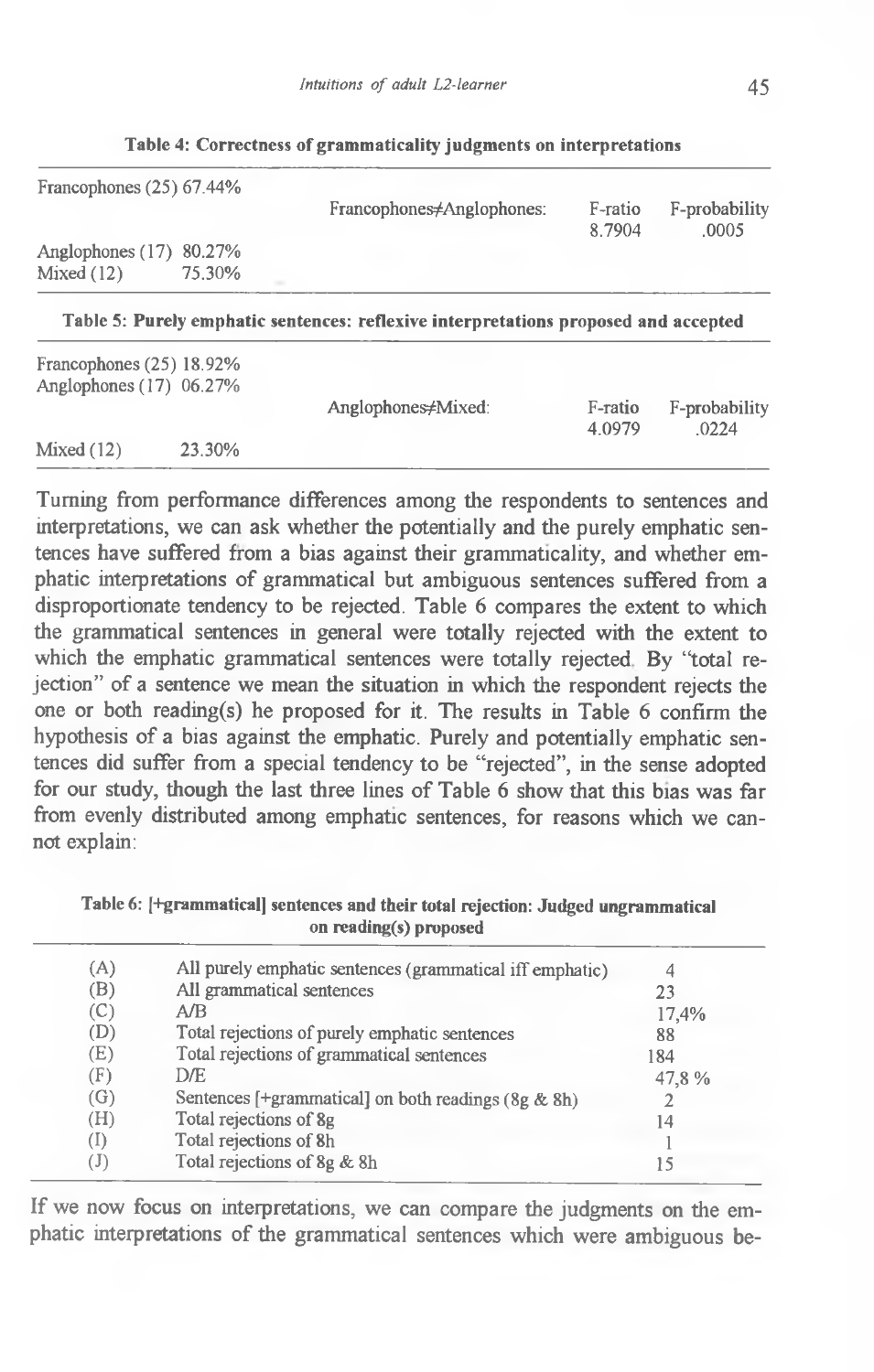tween the reflexive and emphatic readings ([8g] and [8h]) to judgments on interpretations of grammatical sentences in general Table 7 presents this comparison. We see that for the grammatical but ambiguous sentences, the emphatic interpretations, which, contrary to the expectation implicit in our hypothesis of an "anti-emphatic" bias, were in the majority, nonetheless had a much lower rate of acceptance than did interpretations of grammatical sentences generally:

## **Table 7: 8g & 8h: [+emphatic] interpretations and judgments of interpretations**

| (A)                        | All interpretations of 8g & 8h                             | 167  |  |
|----------------------------|------------------------------------------------------------|------|--|
| (B)                        | [-emphatic] interpretations of 8g & 8h                     | 74   |  |
| (C)                        | [+emphatic] interpretations of 8g & 8h                     | 93   |  |
| (D)                        | [+emphatic] interpretations of 8g & 8h judged gram.        | 53   |  |
| (E)                        | All interpretations of grammatical sentences               | 1690 |  |
| (F)                        | All interpretations of grammatical sentences judged gram.  | 1125 |  |
| (G)                        | D/C (% of +emph interpretations of 8g & 8h judged gram.)   | 57%  |  |
| (H)                        | F/E (% of interpretations of gram. sentences judged gram.) | 67%  |  |
| (I)                        | Interpretations of 8g judged ungrammatical                 | 38   |  |
| $\left( \mathrm{J}\right)$ | Interpretations of 8h judged ungrammatical                 | 22   |  |
|                            |                                                            |      |  |

### Conclusion to the *-self* construction study

The results of this study suggest that native speakers, as expected, show a surer grasp of the contexts where the reflexive, the emphatic, both, or neither construction can occur. Also as expected, the respondents generally showed a systematic bias against emphatic *-self* constructions grammaticality judgments associated with interpretations. The disproportionate rejection of the "purely emphatic" sentences may be explained by assimilating them to "garden paths": the only interpretation on which they are grammatical is "hard to get". The tendency of our respondents to reject their own emphatic interpretations, however, indicated a more general phenomenon of rejecting the disfavoured reading of asymmatrically ambiguous constructions. In addition, however, the study indicated that speakers and learners can be acutely sensitive to possible emphatic readings of reflexive pronoun constructions. Of further and more general interest is the systematic ability and willingness of our respondents to envisage potential sentence interpretations independently of the grammaticality of the sentence on each interpretation. In other words, a possible meaning of a sentence can be comtemplated independently of whether the sentence is a grammatical way of expressing that meaning. Interpretability, including subjective ambiguity, is thus in principle independent of subjective grammaticality. The fact that the respondents were students of translation was surely an important factor in eliciting such results. It was, nonetheless, remarkable that the linguistic awareness of both the native speakers and the learners could adapt ,without extensive metalinguistic training, to the task of distinguishing and yet relating interpretation, including ambiguous interpretation, to the task of judging grammaticality.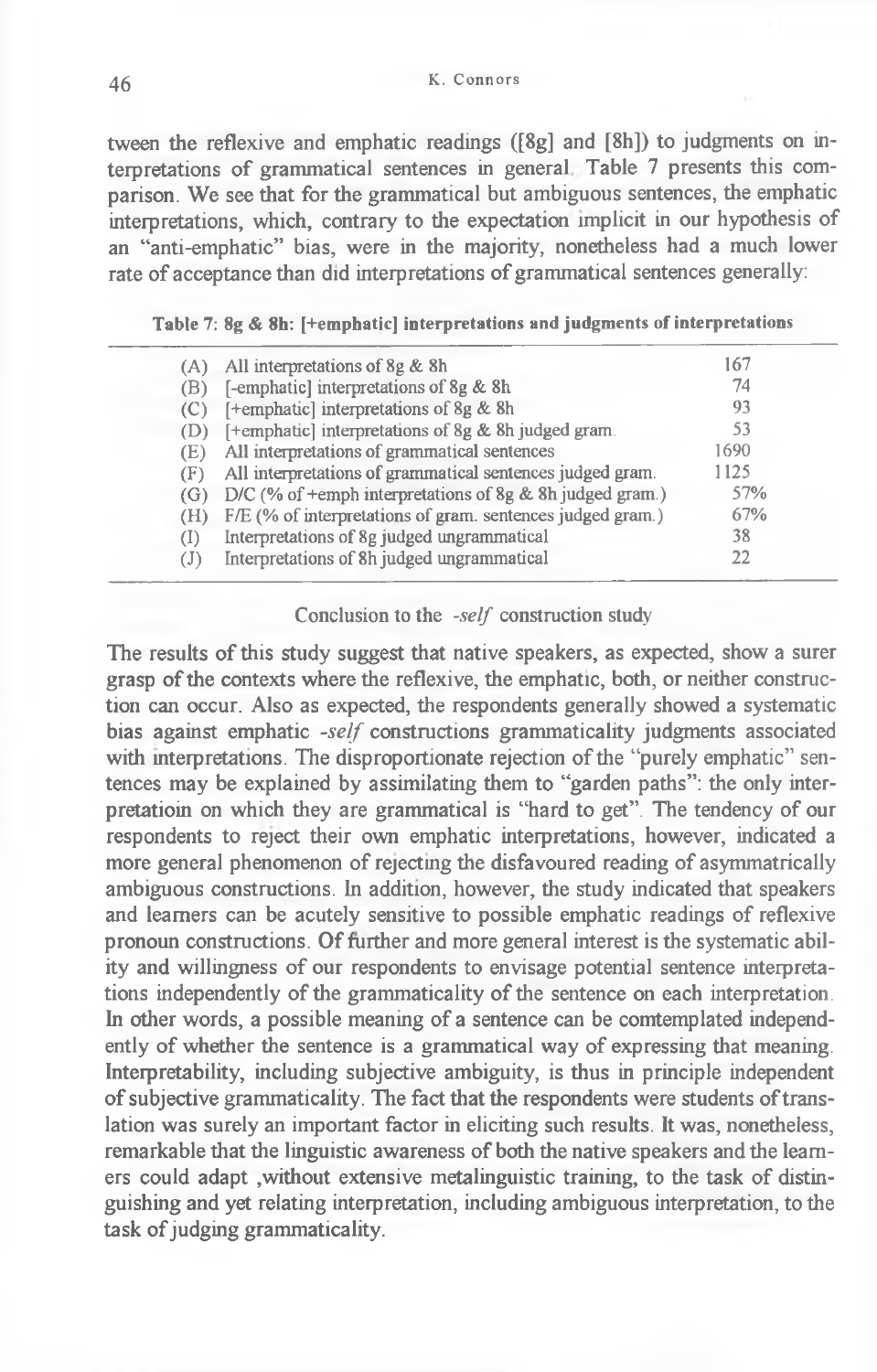# **The French pronominal-verbal construction study**

## Introduction: The respondents, procedure, and questionnaire

Our last study in this series examined the interpretations assigned to French pronominal-verbal constructions. The design of this study corresponded in important respects to that on interpretations of -self constructions. The 38 respondents were again Francophone and Non-Francophone students in two corresponding university programmes leading to a B.A. in English—»French or  $\overline{F}$  French  $\rightarrow$  English translation. Also as in that study, their help was sollicited in matched second-year courses devoted to problems in translation from French to English. For the Francophone half (19) of the respondents, the LI and the principal language of schooling was French. The 19 Non-Francophones had English as their mother tongue and/or as their principal language of schooling, usually both.

These new student-respondents were again given a written explanation which was also read aloud by the examiner (in French or English, depending on the main language of the class). It started with four possible interpretations of the French pronominal-verbal construction: the reflexive, reciprocal, intrinsic, and passive readings. Each of these was explained, in the terms of traditional grammar, and illustrated with simple examples. Then there was an explanation of syntactic ambiguity, first with an illustration having nothing to do with the pronominal-verbal construction. Then, three syntactically ambiguous sentences containing this construction were examined, with paraphrases bringing out the two or three readings in each case. Each interpretation presented was explicitly labelled: reflexive, reciprocal, intrinsic, or passive. Then, attention was called to the distinction between a "translation" and a "paraphrase", for, as in the previous study, these new groups of respondents were about to be asked to express interpretations of sentences in one or the other of these two ways. The last page of explanation-instructions was devoted to the task. Repeating a short, simple example of a three-ways-ambiguous sentence containing the pronominal-verbal construction, we worked through the task with it: Beneath each sentence would be four pairs of lines providing space for each of the four types of potential interpretations. To the right of each pair of lines was the label for an interpretation type: reflexive, reciprocal, intrinsic, and passive, always listed in that order. The respondent was asked, for each sentence, first to circle the name for each type of interpretation the sentence had, and then to write a translation or a paraphrase corresponding to each of these interpretations.

Here are the 20 French sentences which the 38 respondents treated in this way. We give their possible types of interpretations here, but of course did not do so on the questionnaire presented to the respondents: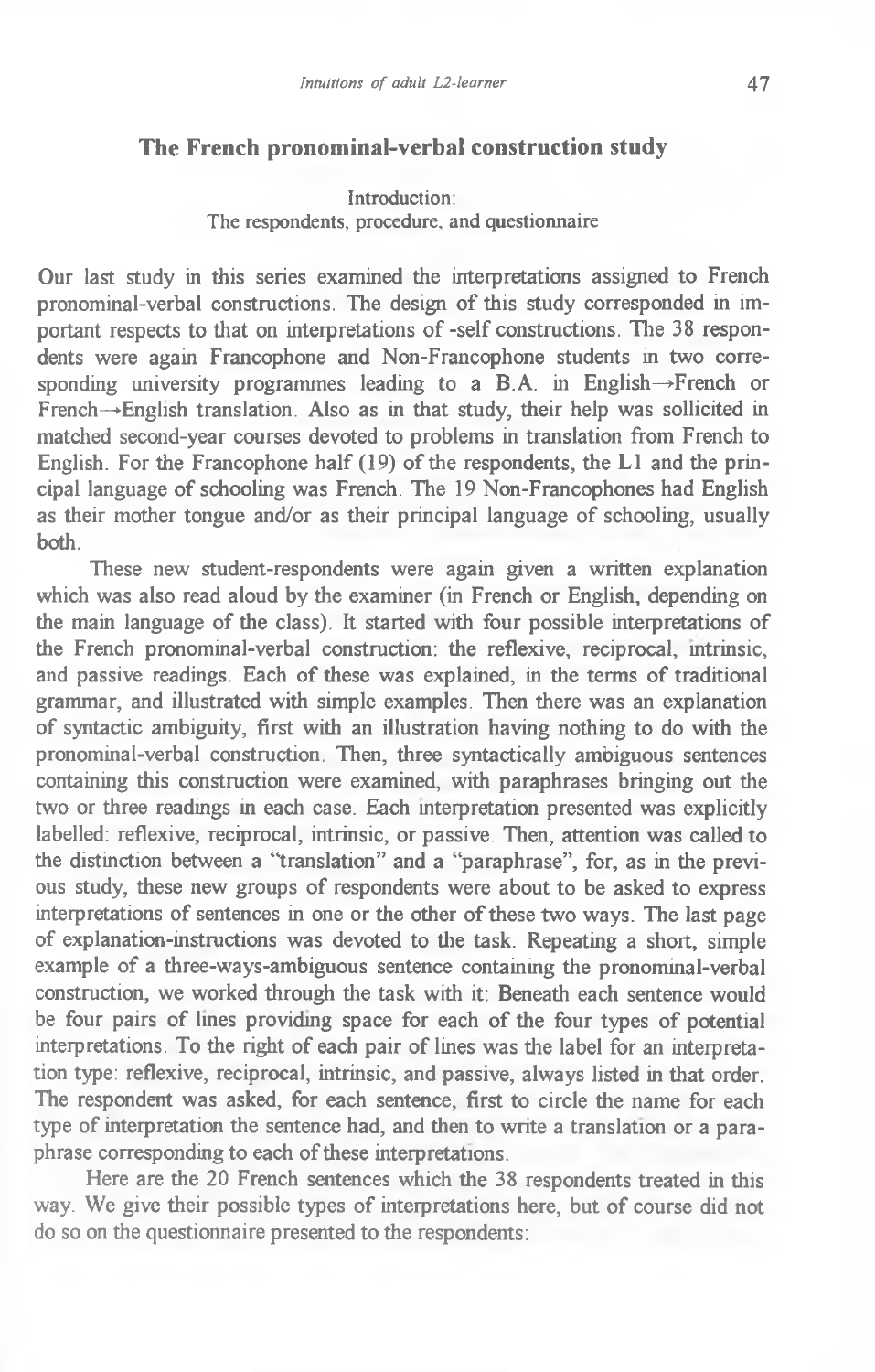- (10) *Ce livre se vend bien (passive)*
- (11) *Les passants s'aperçoivent dans la glace (reflexive, reciprocal passive)*
- (12) *Les enfants se surveillent bien de la fenêtre (reciprocal, passive)*
- (13) *Les grands savants s 'admirent (reflexive, reciprocal, passive)*
- (14) *Jean et Paul se parlent (reflexive, reciprocal)*
- (15) *Les lumières s 'allument à six heures (reflexive, passive)*
- (16) *Mathieu se sert du café (reflexive, intrinsic)*
- (17) *Jean se déteste (reflexive)*
- (18) *Alexandre et Denis se sont sauvés (reflexive, reciprocal, intrinsic)*
- (19) *Ils s 'aperçoivent de leurs propres erreurs (intrinsic)*
- (20) *Pierre et Simon s 'appliquent à leur travail (intrinsic)*
- (21) *Mathieu se sert du marteau (intrinsic)*
- (22) *Ces types de personnes se rencontrent dans ce bar (reciprocal, passive)*
- (23) *Pauline et Yves s'entendent bien (reflexive, reciprocal, intrinsic, passive)*
- (24) *Les coupables se pendent dans la prison (reflexive, reciprocal, passive)*
- (25) *Marie s'évade du couvent (intrinsic)*
- (26) *Les enfants se comportent bien à l 'école (intrinsic)*
- (27) *Pierre et Jean s 'écrivent de nombreuses notes (reflexive, reciprocal)*
- (28) *Simon et Anne se sont rencontrés dans ce bar (reciprocal)*
- (29) *Paul et Anne se marient (reflexive, reciprocal)*

The instructions assured the respondents that each of the 20 questionnaire sentences was grammatical for at least one interpretation, and that each sentence was not necessarily ambiguous. We see, in (10)-(29), of course, that 12 of the 20 sentences were, in reality, syntactically ambiguous, seven of them two-ways, four of them three-ways, and one of them four-ways. This widespread ambiguity was reflected in the hundreds of interpretations furnished by our 38 respondents.

## **Results of the pronominal-verbal construction study**

The bias in favour of dominant readings, where the reflexive pronoun represents an argument of the verb, showed up in this study as it had in the analogous study of -self constructions. The results on which we will concentrate here, however, are those which demonstrate the relative ability of advanced L2 learners to express correct interpretations of ambiguous sentences through paraphrase and translation. We shall also see that, in a study which called attention to ambiguity, the relatively numerous ambiguous sentences elicited relatively few incorrect interpretations, and several hundred correct ones. Table 8 shows that, for the exacting task of both supplying (only) the correct reading(s) for each sentence and identifying the linguistic nature of each reading, the means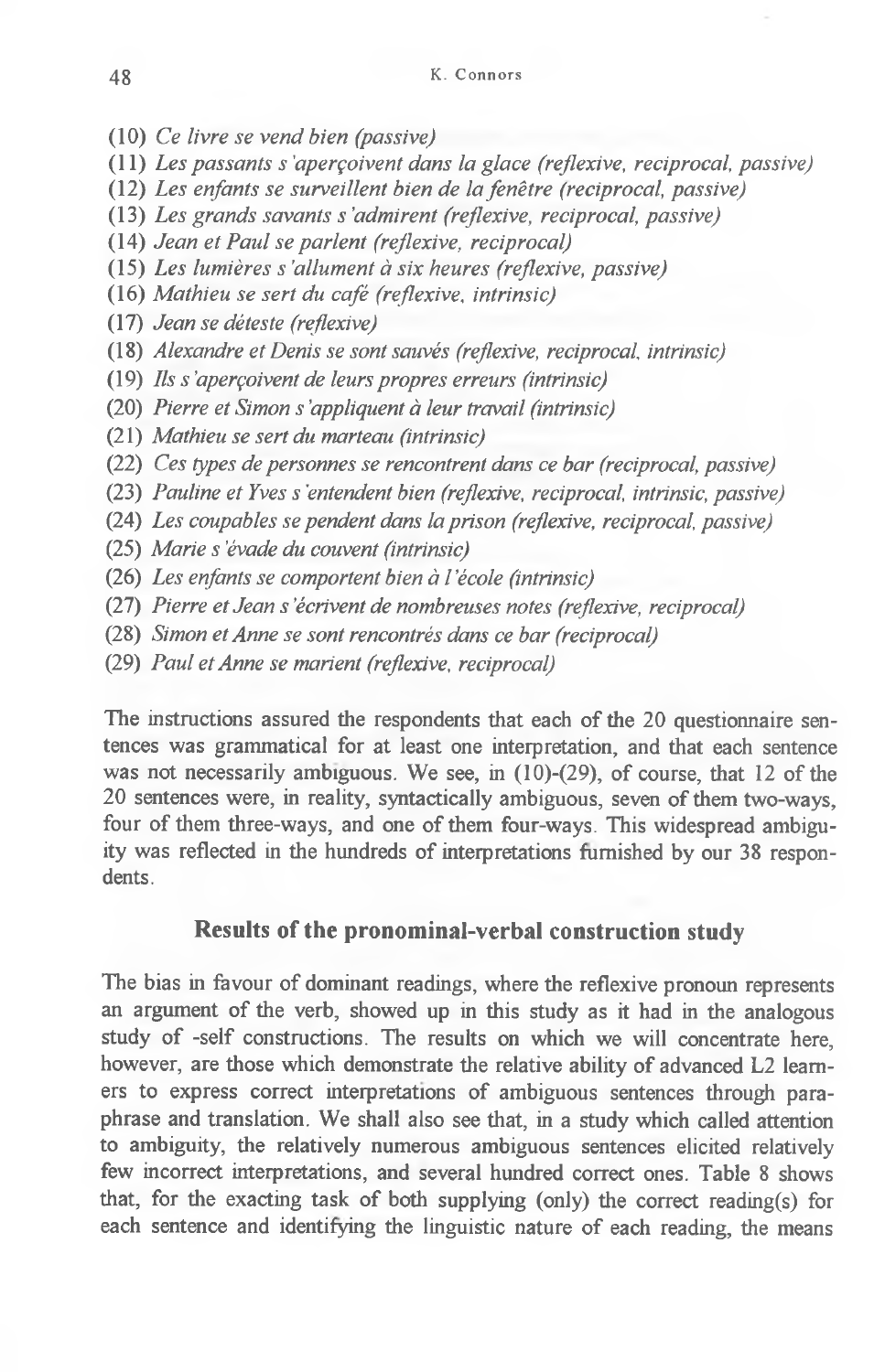were modest, and the Non-Francophones performed significantly better than the Francophones. Table 9 shows that the same was true when we considered the task, for each sentence, to have been correctly performed only if the exactly right combination of readings was supplied:

|                         |    |         | has the interest off a standard and a handron templete a hand the manufacturer. |         |                    |
|-------------------------|----|---------|---------------------------------------------------------------------------------|---------|--------------------|
| <b>Respondent Group</b> | N  | Mean/80 | <b>Standard Deviation</b>                                                       | t.      | <b>Probability</b> |
| Francophones            | 19 | 52.5263 | 8.106                                                                           | $-2.51$ |                    |
| Non-Francophones        | 19 | 59.1053 | 8.034                                                                           |         | -017               |

**Table 8: Identifying and supplying readings of pronominal-verbal constructions: performance on 4 theoretically possible reading types for 20 sentences**

| Table 9: Supplying the required combinations of readings for 20 sentences |  |  |  |
|---------------------------------------------------------------------------|--|--|--|
|---------------------------------------------------------------------------|--|--|--|

| <b>Respondent Group</b> | N  | Mean/20 | <b>Standard Deviation</b> |         | <b>Probability</b> |
|-------------------------|----|---------|---------------------------|---------|--------------------|
| Francophones            | 19 | 5.1579  | 3.304                     |         |                    |
| Non-Francophones        | 19 | 8.1053  | 3.695                     | $-2.59$ | .014               |

The superiority of the Non-Francophones in this set of tasks can be accounted for: Table 10 shows the number of translations and the number of paraphrases proposed by the 19 Francophone and the 19 non-Francophone respondents:

**Table 10: Translations and paraphrases proposed by francophones and non-francophones for 20 sentences**

| <b>Respondent Group</b> | <b>Translations</b> | <b>Paraphrases</b> | <b>All Interpretations</b> |  |
|-------------------------|---------------------|--------------------|----------------------------|--|
| Francophones            | 131 (20.5%)         | 509 (79.5%)        | 640 (100%)                 |  |
| Non-Francophones        | 576 (81.8%)         | 128 (18.2%)        | 704 (100%)                 |  |
| Totals:                 | 707                 | 637                | 1344                       |  |
| Proposed by F           | 18.5%               | 79.9%              | 100%                       |  |
| Proposed by non-F       | 81.5%               | 20.1%              | 100%                       |  |
|                         |                     |                    |                            |  |

Reading the percentages from left to right, we see that the Francophones tended strongly to propose paraphrases for the 20 sentences, and the Non-Francophones tended strongly to propose English translations for them. The last two lines of Table 10 show the proportion of the total number of translations and paraphrases which were proposed by the respondents in each lnaguage group. We see that the Francophones proposed the greater proportion of the paraphrases, and the Non-Francophones the greater proportion of the translations. In fact, attempting to translate the 20 sentences was, in general, the better strategy, since English has distinct morphosyntactic constructions correspond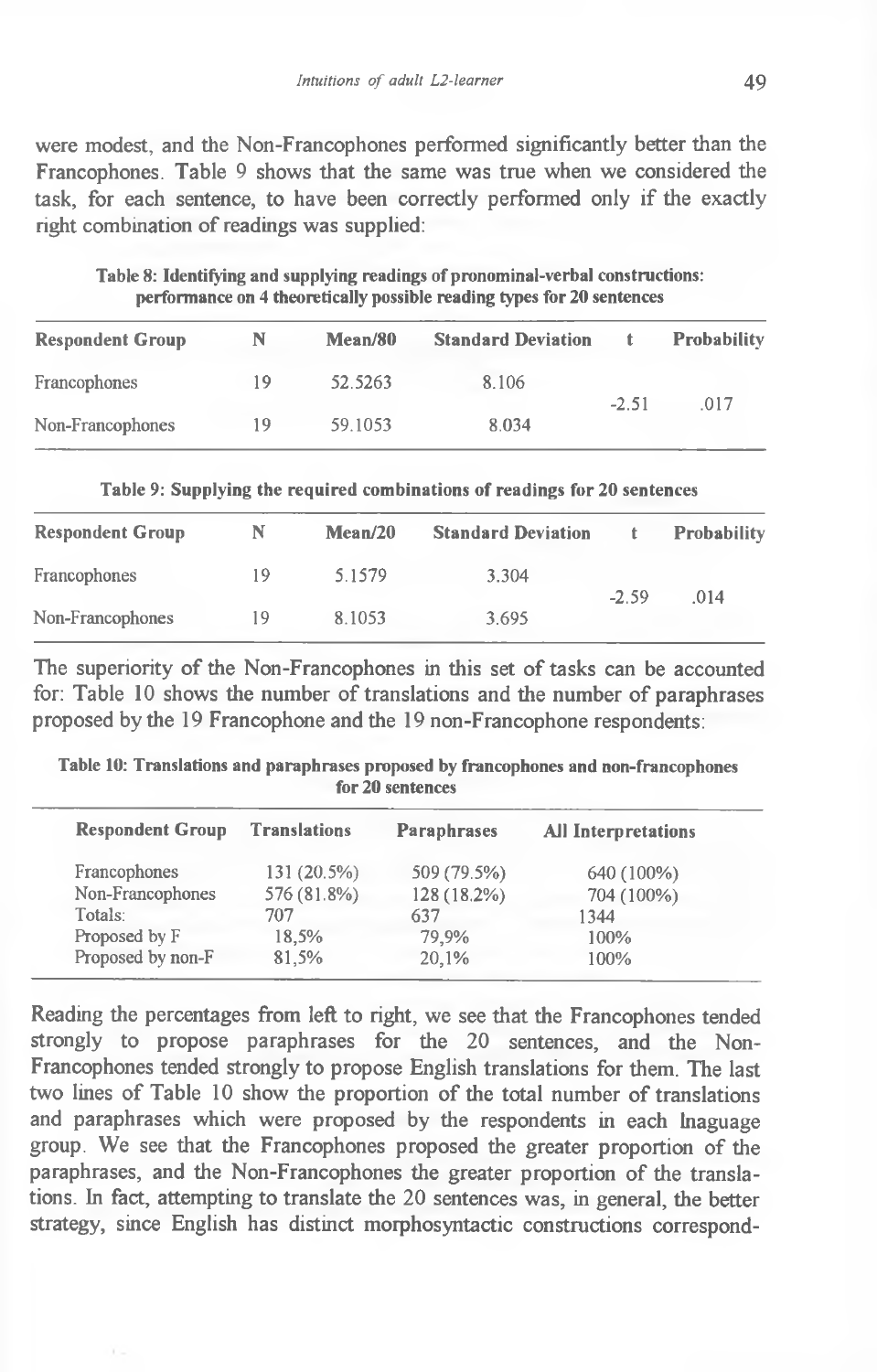ing to the reflexive, reciprocal, passive, and intrinsic (= active intransitive) readings of the French pronominal-verbal construction.

Table 11, on the other hand, shows, for the 38 respondents as a whole, their relatively great success in interpreting ambiguous, as opposed to unambiguous sentences. The "correct" and "incorrect" interpretations are of course those proposed of which the bilingual corrector was able to judge the correctness:

| Sentences                                      | Interpretations |  |               |
|------------------------------------------------|-----------------|--|---------------|
|                                                | Correct         |  | Incorrect     |
| Ambiguous (12)                                 | 805 (73.6%)     |  | $124(51.2\%)$ |
| Unambiguous $(8)$<br>All Interpretations whose | 289 (26.4%)     |  | 118 (48.8%)   |
| Correctness Could Be Judged                    | 1094 (100%)     |  | 242 (100%)    |

| Table 11: Correct and incorrect interpretations by 38 respondents for 12 ambiguous |  |  |  |  |  |
|------------------------------------------------------------------------------------|--|--|--|--|--|
| and 8 unambiguous sentences                                                        |  |  |  |  |  |

Reading the percentages from top to bottom, we see in Table 11 that the ambiguous sentences elicited the vast majority of the correct interpretations, and only slightly more than half of the incorrect ones. It is mainly this last percentage whic is surprising, since the task of interpreting ambiguous sentences did of course elicit many more attempts than did that of interpreting unambiguous ones.

# **General Conclusion**

The most remarkable outcome of this series of studies is the extent to which eliciting interpretations in addition to, or instead of grammaticality judgments generated data which cast light on the possible readings of ambiguous and otherwise problematic sentences. Indeed, we have seen that it is not ambiguity in itself which is problematic, but the biases elicited by the task of interpreting asymmetrically ambiguous constructions. The many hundreds of interpretations which our translation-student-respondents proposed, however, for sentences exemplifying such constructions, show that such exercises in implicit syntactic analysis can lead advanced adult L2 learners to resolve syntactic ambiguity, and show their understanding of the semantic possibilities of such constructions.

#### **REFERENCES**

Bever, T.G. 1970: The cognitive basis for linguistic structures. In: Hayes, J.R., editor, *Cognition* and the Development of Language. New York: Wiley, 279-362.

**Birdsong, D. 1989:** *Metalinguistic Performance and Interlinguistic Competence.* **New York: Springer.**